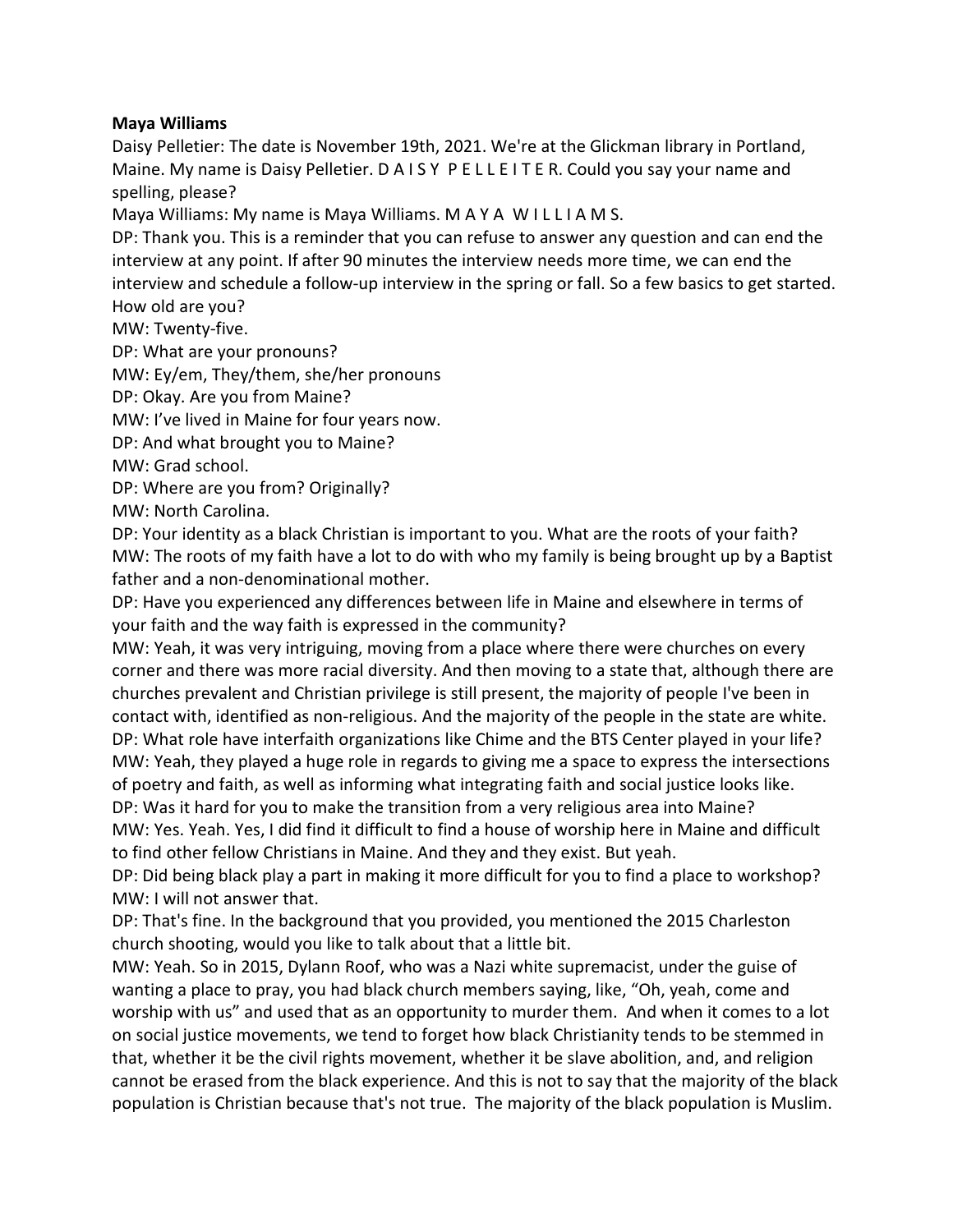But it just took a lot out of people as far as, like even in the safest spaces, those could get harmed. And how do we make sure to keep those spaces safe?

DP: So Charleston was, were you living in…

MW: I was not.

DP: What does gender identity mean to you?

MW: It's something that's a part of me. It's something that brings me joy. It's something that provides me a lot of questions about myself and the world around me.

DP: You're a black Christian, queer, trans person. How do these different social identities coexist and interact within you?

MW: Because I am who I am. I cannot separate one from the other, even though many people have tried to. I can't separate them. They're very integral to how I process each identity.

DP: Did you realize from a young age that you were queer and trans or did that realization commercially for you come more slowly to you?

MW: It came more slowly.

DP: When did you first come out as queer?

MW: 2018

DP: Who did you come out to?

MW: I initially came out at my workplace at Equality Maine along with many other friends.

Then, I did not post on social media about it, letting my family know until a few months later. DP: Was it difficult for you?

MW: Yeah.

DP: Did you come out as trans at the same time you came out as queer or was the same time? MW: Came out at the same time.

DP: What reactions did you get? Would you like to talk about that?

MW: I will not answer that.

DP: Do you find yourself having to come out repeatedly?

MW: Yes.

DP: Why is it important to come out?

MW: It depends on who you talk to. So, I will not answer that question.

DP: Have you fallen in love before?

MW: Yeah.

DP: When did you first fall in love?

MW: I will not answer that question.

DP: Are you currently in a relationship?

MW: I am.

DP: Would you like to talk about that to me?

MW: I have a very loving partner named Jonathan. We've been together three years now.

DP: Has being trans affected your love life?

MW: My personal love life with my current partner, no. As far as external views of our relationship outside looking in, yes, or like in previous dating excursions? Yes.

DP: Has being a black person had any effect on your love and sex life?

MW: I mean, yes.

DP: Would you like to talk about them?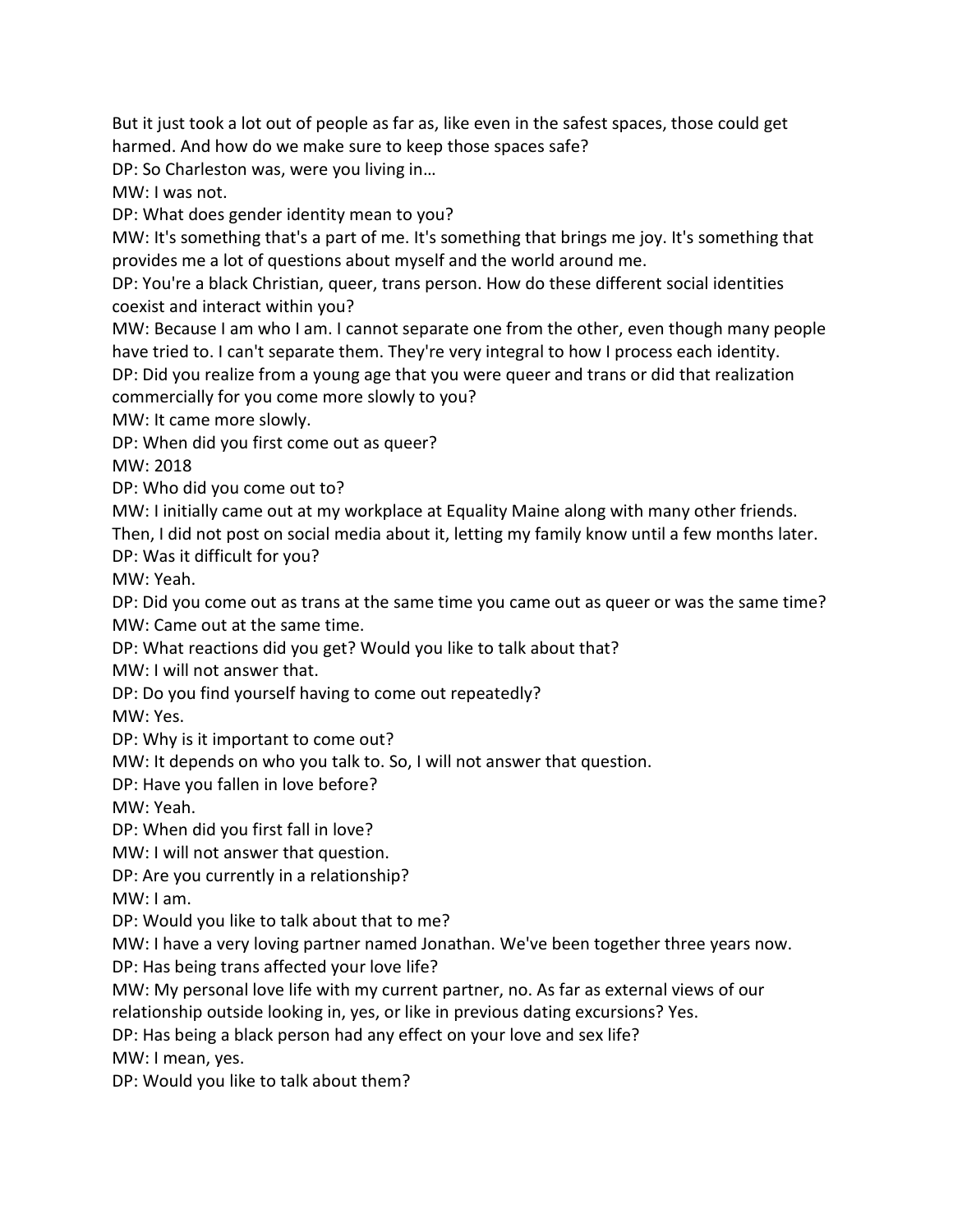MW: It's very interesting how there were some dating apps that I felt were safer in regards to gender identity and queerness versus dating apps that are safer in regards to my racial identity. Because yeah, there are dating profiles that talk about how they would not want to date outside of their race. And given that I live in Maine, the most of the options, not all, but most of the options were dating outside of my race, I was like, well (chuckles quietly).

DP: Okay, let's change directions a little bit. Please tell me about your experience in political activism and organizing.

MW: I will not answer that question.

DP: You're a member of Maine Trans Net, an organization that works to help trans people in Maine. Do you want me a little bit about what you do with them?

MW: Yeah. I work specifically through community care programming. So that's involved in a lot of a lot of providing peer support groups for transgender survivors of sexual assault and domestic violence, as well as supporting incarcerated and formerly incarcerated trans folks, as well as providing education to mental health professional and advocates in the state of Maine and on trauma-informed care for transgender survivors, as well as arts programming in Community programming.

DP: So then in your work you were very closely involved in the legislation that was going on this year, I'm assuming in Maine around limiting trans women's access to the emergency shelter? Would you like to talk about that bill and how it affected you and others?

MW: Yeah, it's very interesting because it certainly irritated me as a trans survivor, especially as a trans survivor who was not out at the time and calling certain hotlines that were not very competent. And therefore, like I like to joke with people about how I signed up for the job that I have now out of spite. At the same time I recognize that that's not the same as what my boss, Quinn Gormley had to go through or what a lot of trans women, AMAB, non-binary people had to go through during that time. And how a lot of the press around legislation in May was around the sports bill that it's like, yes, the sports bills are important. And. We really need to make sure trans women have safety and access because they're the least protected. DP: And also at the same time, there was also a bill being pushed forward and that did get passed to provide some extra protection to trans people who are incarcerated? MW: Yeah.

DP: And since you work with formerly incarcerated people and I'm assuming that that also was very important to you.

MW: Yes, it was very important. But, Quinn Gormley really spear headed it though. So you really need to reach out to her as far as the writing of the bill. And, and it's very interesting how like when it comes to working with incarcerated or formerly incarcerated trans people, it wasn't until that bill came out that people started to take us more seriously as far as like we want to provide care for trans folks who are incarcerated and we've always provided, provided that care, but now we get to be more vocal about it because of that legislation that passed. DP: So the legislation helped MainTransNet in the mission to provide that care? MW: Yeah.

DP: Have you ever felt unsafe as a trans person? MW: Yes.

DP: Would you like to talk about circumstances that might make you feel unsafe?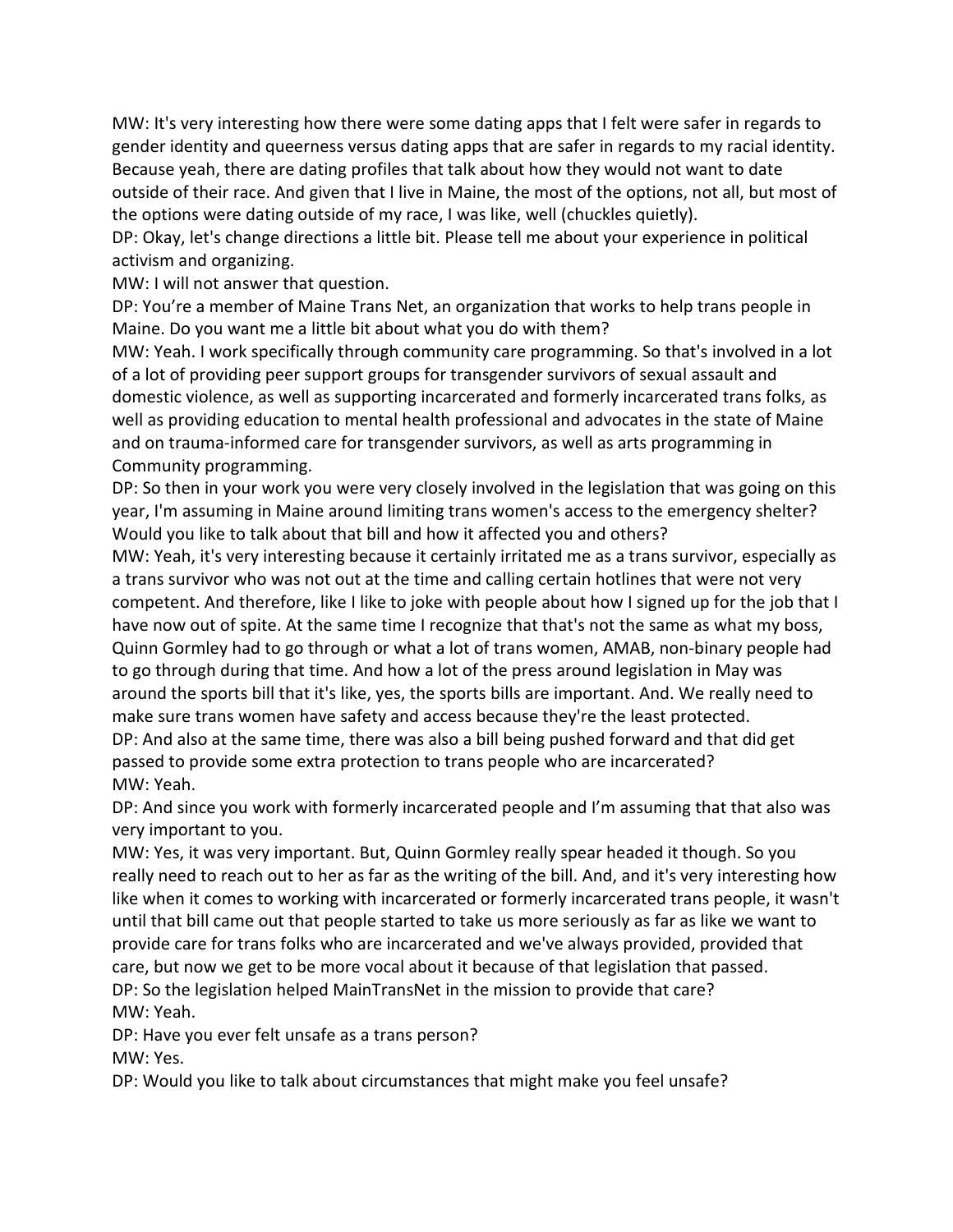MW: Such as like this, this idea around like, oh, is it work, do I have the energy and capacity to come out in this moment, if someone were to misgender, me or like or like, am I going to be triggered in this space by anything that's, that's not said well or or am I or am I going to be harassed? And again, I want to name that the things that I go through are certainly not as extensive as, as other trans folks because I know that I do have quote, Passing unquote privilege as far as like cisgender passing privilege. But at the same, I am a black trans person and that has its own things that I won't expand upon too much.

DP: So in your background materials, you mentioned the organization Speak About It. Can you tell me about Speak About It?

MW: Yeah, they are a theater and consent education non-profit.

DP: How did you get involved in the program?

MW: I auditioned for their summer tour in 2019. Yeah.

DP: So they've just they've been running for 11 years and they were founded by Shane Diamond and trans man. Does it feel significant to you such an important program was founded by a trans person?

MW: Oh, yeah, absolutely. And it speaks volumes to how LGBTQ+ inclusive their consent education is.

DP: Are there any trans specific issues related to consent that are used in the work that they do?

MW: Only because that's the larger conversation that I'm unable to do justice, I'm going to skip that question.

DP: Okay. Yeah, that's fine. And you mentioned the Maine Electronic Center and the fact that it's now closed. What role did the center having your own development as an artist? (I mislabeled this organization. It was the Maine Center for Electronic Music.)

MW: I mean, it was a great, safe space for black and brown artists in Maine, so the fact that, that, that's gone, it's just, It's just heartbreaking to see a gym there. Now when more black and brown folks could have been still using that space and looking at black and brown visual art and coming together, listening to folks rap or play music.

DP: Can you describe a little bit about what it was like to go to the, what they did, what was available, what they did there?

MW: Yeah, Derek Jackson really held that space so well. And he deserves more credit where credit is due.

DP: How has its closing impacted you and other queer artists of color in Maine.

MW: I'm going to skip that question. Yeah.

DP: You indicated that chosen family is important to you. How do you define chosen family? MW: Chosen family is is any family that may be outside of, outside of your given family that you feel safe around, that you feel you can express your whole self. And that it's not conditional. Sometimes as, as queer and trans people, there's a lot of conditional love and our given families around, oh, I love you, but I just don't like your quote lifestyle end quote. Whereas in chosen family, it's like, I love you, period.

DP: And what have you been able to create chosen family in Maine?

MW: I have. Yeah, it's been a real blessing to do that, to be surrounded by black and brown people, queer and trans people, queer and trans people of color in Maine. And to just be, and just learn how to be vulnerable and transparent because of that community. For sure.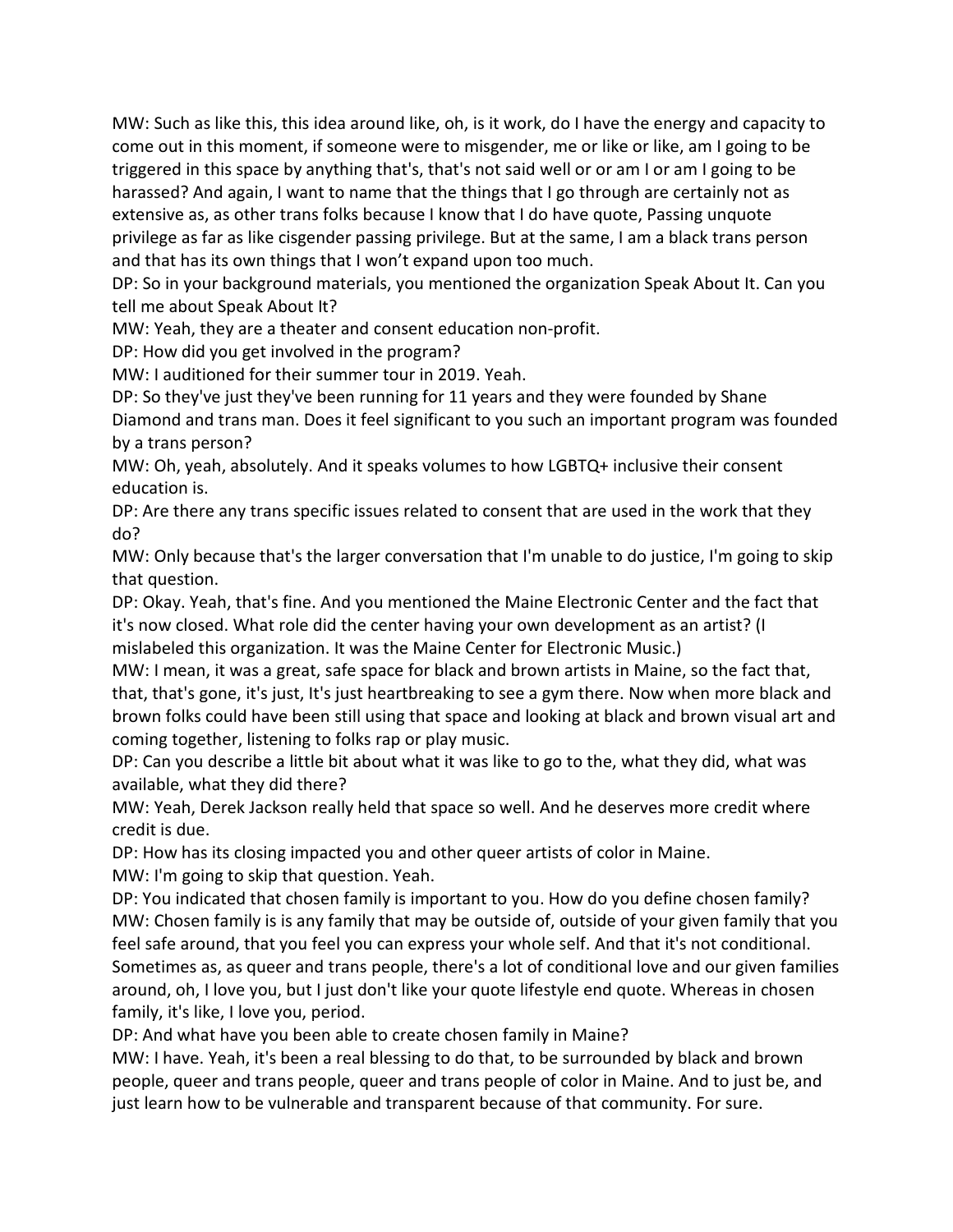DP: What made it easy for you or hard for you to find that chosen family?

MW: Yeah. When I first moved to Maine, it it was really hard to find them. At first. I was doing field a internship with Maine Inside Out, at the time when I first moved here. And I did not run into any black people outside of the program that I was in. So it was very upsetting to only find black and brown people who were incarcerated or formerly incarcerated. And then every a few weeks finally being able to get involved more and more and opening that and felt really good. And I love telling the story about how I went to Space Gallery for a showing they were doing of the documentary "Whose Streets" which it, which was about the activism after the death of Michael Brown. And and it was there where where I was like, "oh my god, there's an influx of black folks, this is amazing!" I got to talk to so many people I still talk to you now from that night.

DP: So, you mentioned Maine Inside Out, which is a program to help incarcerated youth is that right? And as they also, as they transition out of incarceration, can you tell me a little bit about Maine Inside Out?

MW: Yeah, they use theater and art as a way to engage with incarcerated and formally incarcerated youth.

DP: And that program was started by a formerly incarcerated man, is that right? MW: This was actually co-founded by three women who were, who were active. And then, and then they, and then Joseph Jackson was able to join their staff. And then a few more folks had joined their staff as well. So so now it's mix of people with and without that experience now. DP: Have you stayed involved, are in touch with that since you've moved on?

MW: Yes. Yeah. I'm actually working with them now on a project where, where I'll be interviewing a few poets in their program and commission them to write a poem about mental health and incarceration.

DP: Continuing to talk about poetry you're a poet. When did you first start to see yourself that way?

MW: Very young age.

DP: Is poetry the only form of art and theatre?

MW: Yeah. Poetry, written poetry, performance, written poetry, theater, essays, acting in film and stage.

DP: What are some of the most important things that have contributed to your sense of yourself as a poet?

MW: This need for honesty and community.

DP: So, have you been able to form community around your poetry?

MW: I have, yes. I host a weekly open mic called Port Veritas that who, then they've actually been around since 2003, I believe. So, it's amazing that like, because I got involved with them only like four years ago, they're still like, oh, you're good at holding the space" and then I'm grateful for that.

DP: What does it mean to you to be the host for that?

MW: This wanting it to be as safe space as possible for others as well as myself.

DP: What subjects feature most prominently in your poetry?

MW: Mostly suicidality a lot of the times and racial identity and mental health, family and faith.

DP: Do you find poetry to be an outlet?

MW: I do.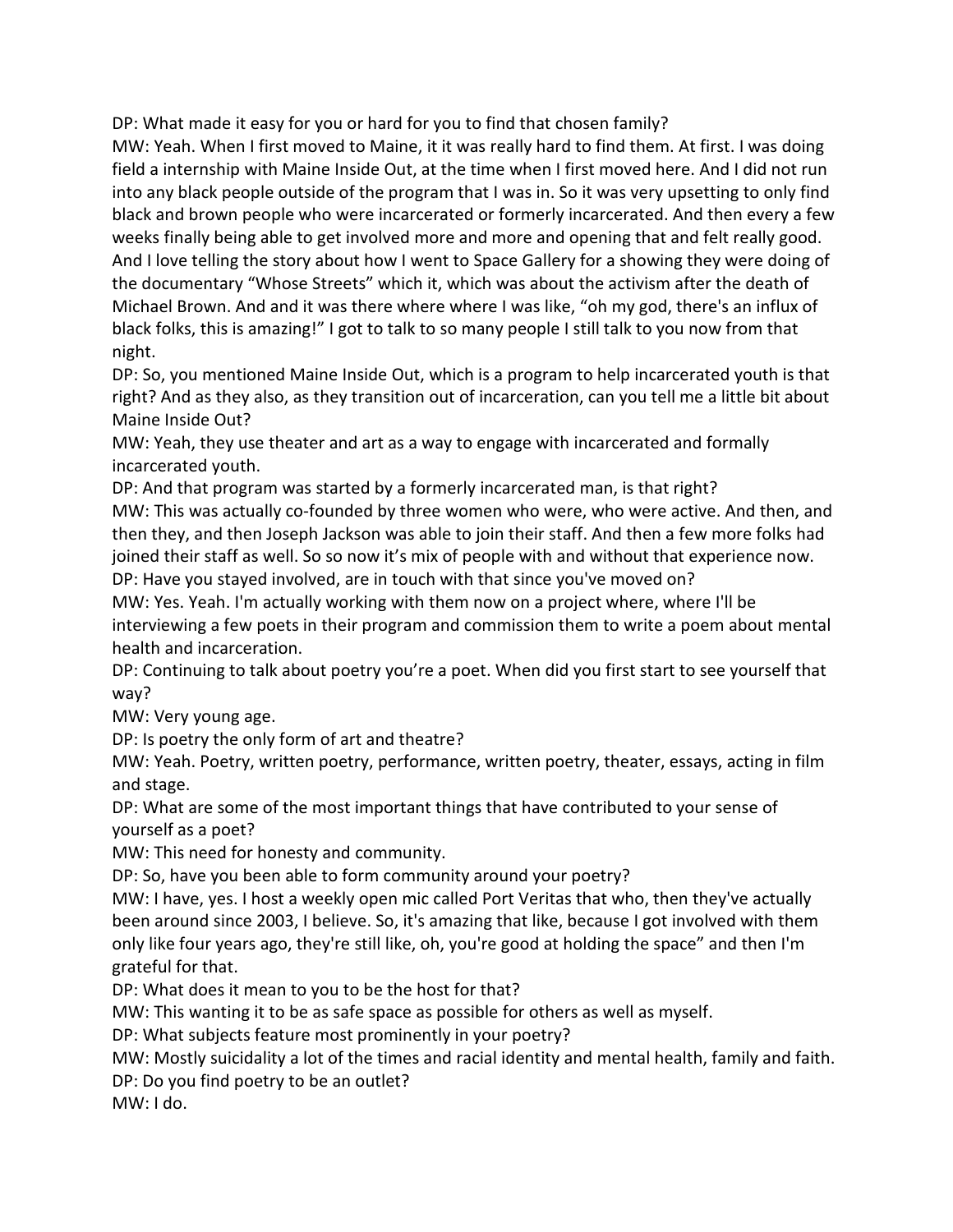DP: What does, was it a surprise to be appointed to Poet Laureate of Portland this year? MW: It was not a surprise that I got selected. It was a surprise that I, that, that I ended up getting nominated. Because of how often the poet laureate is, not, not all of them, but a good portion of them were, were, were, were middle age. All of them were white. So so that was So it was a big deal to be selected as like the youngest and the only black person, the only trans person. And, and it felt, it felt good, I wanted very badly. So very grateful.

DP: What does it entail to be the Poet Laureate?

MW: It entails not only going to different readings, but also formulating any literary or artistic programming in collaboration with the Portland Public Library. So, really excited for the next three years of that programming.

DP: So is that a three-year stint then?

MW: mmhmm

DP: And you'll work closely then with the Portland Public Library. Do you think that you're in Maine to stay?

MW: I am, yeah.

DP: Do you have anything else that you want specifically that you want to talk about? MW: Are there any follow-up questions you have?

DP: I'm going to go back here and check on the things. Can you talk a little bit more about ChIME and the BTS center, and or what they do?

MW: So ChIME is a chaplaincy program in Maine. And so they so they worked with folks who want to essentially use faith and or spirituality to provide support, whether that be in hospitals, whether that be in palliative care, whether that be in community oriented care. And the BTS center, they… So many years ago it was originally the Bangor Theological Seminary. But then, but then a lot of time had passed and then they wanted to use those roots of the seminary, but wanting to focus more so on, on how faith or spirituality influences the push for, for combating climate change.

DP: So their focus right now is climate change?

MW: mmhmm

DP: All right, is chaplaincy, something that you're interested in?

MW: That's a good question. I am intrigued by movement chaplaincy, which is a form of chaplaincy within social justice movements and community. I don't know. We'll see. I do enjoy interfaith programming, so and I remember my creative partner, Mia Willis had said to me like you should consider chaplaincy. And I enjoy working with them on our, on our video series called Dying Laughing. That's a live action and animation discussion series that talks about the representation of suicide in entertainment media. And we were able to make it an interfaith product as well because they are a Buddhist, they are a Zen Buddhist and I'm a nondenominational Christian.

DP: Can you tell me a little bit more about Dying Laughing?

MW: Yeah. So each episode, it's either need me, Mia, or the both of us picking a picking an episode of a TV show or a film and, and talk about a specific topic as it intersects with suicide. So for example, we recently, reviewed the film Christine, and we call the episode, Don't Die Laughing On Air with Christine. And because it's a film that was made in 2016 that is based on that's based on Christine Chubbuck, who in 1974, she was a journalist, and she did the first televised suicide in history. And then we have a lot to unpack about that.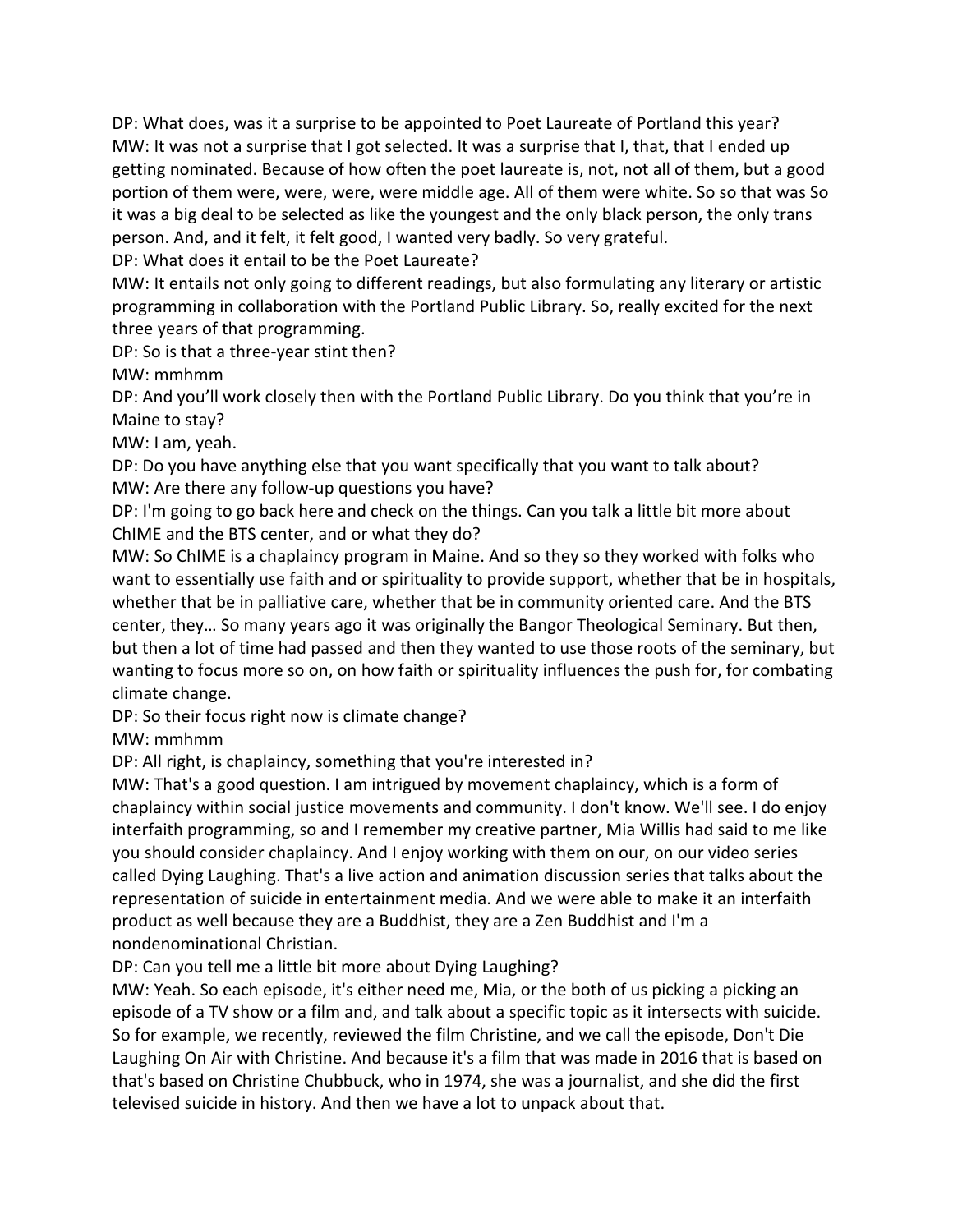DP: Absolutely. Can you talk about any positive reactions to your coming out? MW: Yeah. My brother was the first person to call me after I made the Facebook posts, which was a surprise to me. He was very kind and he said he was proud of me and that was very sweet.

DP: Or is he older?

MW: He is my youngest brother.

DP: In what circumstances? Are there circumstances where you don't feel safe coming out to people?

MW: I'm not going to answer that.

DP: That's fine. Can you tell me a little bit more? You told me quite a lot about what you do for Maine Trans Net and with your community care programming, which is what you do. You talk to advocates and unless you mean therapists and things of this nature, what is it that you're doing when you're talking to them or informing them about things or what is it that you're doing?

MW: Yeah. So I do a lot of education around like the basic terminology you should know. And here's the type of transitions a trans person goes through. So it says not just limited to medical transition, it's not that every trans person wants that. There's also social transition, legal transition, personal transition, relational. Then we talk about intersectionality when it comes to trans identity. And then we share a lot of a lot of stats from our community survey that we did. So we share statistics that are very specific to Maine when it comes to trans people's struggle with homelessness or mental health or access to health care. Self, self-esteem, identity, dysphoria, trauma-informed care we talk about a lot.

DP: The city that I live in has a shelter for homeless youth, and I know that a lot of homeless youth are LGBT.

MW: Yes.

DP: Does Maine Trans Net deal with that a lot? MW: Yes.

DP: Is that something that you have that you deal with as far as working with organizations? MW: Like we talk about that in our trainings and we receive referrals from advocates who have been like, "I want to make sure they're in a safe place. I don't wanna put them in the, in the wrong place or I don't want them to feel uncomfortable in a space," or awe received a couple of calls or where are they were in a homeless shelter and need transfers. And now what do we do?

DP: The legislations, this that they were trying to pass this year would have made that easier for shelters to do. Are there protections currently in place as part of the law to protect trans people as far as shelters is concerned?

MW: So within the Maine Human Rights Act, there are protections there with the exception of private institutions. And, and what was so interesting while that while the bill that did not pass, was trying to pass, folks are like, well, I mean, like there's still the Maine Human Rights Act. So basically don't even look at this legislation and then it's like, no, we still have to look at the legislation that because we're really trying to expand that beyond the Maine Human Rights Act. DP: Because not part of the mean Constitution, right? So any legislation could overwrite it at the time.

MW: mhm What time is it right now?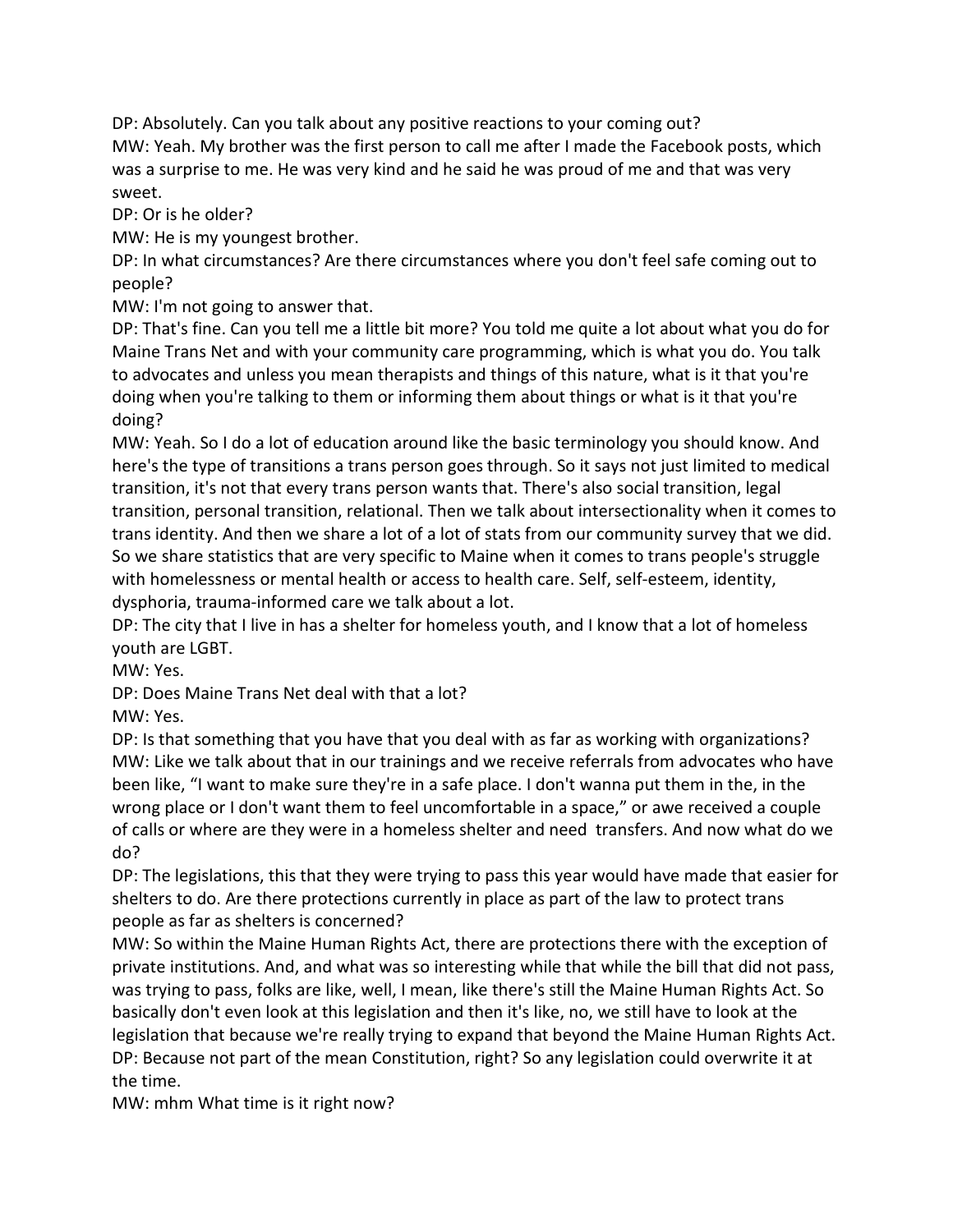DP: 4:30. So, expressing your whole self, is that something that you have a hard time doing or do you need a safe space to do it, or is it to something that you've come to over time? MW: I think it really depends on the context. It depends on how safe I feel and the space or like, I've, I've been able to grow in confidence because of the work that I engage in, whether it's with Maine Trans Net and my poetry work my artwork, cause it's, because I found that like the more specific you are in your poetry, the more people will resonate with that. And really wanting to connect with people. And in order to connect with people, I need to be honest about myself first. And that, and that encourages other people to be as honest as they are comfortable with, and whenever they're ready. Yeah.

DP: That's you said that the more specific you are with your poetry, the more people resonate with it. And earlier you also said that the need for honesty is very important in poetry. Have you made a lot of connections through your poetry?

MW: I have.

DP: Can you tell me a little bit about how you've gone about making those connections. MW: Yeah. I've been able to work with the Maine Youth Action Network to talk more with youth and connect with youth. And, and it's great that I'm still in contact with people I, I used to work with, such as Maine Inside Out or folks like that. It's been, it's been really good to use that as a connecting factor, like not only with like, "hey, can you read at this event?" or the like, "hey, can you facilitate this workshop?" It's been like, "Can we get coffee?" And it's like, yeah, sure!

DP: And your work with the Portland Public Library will increase that your exposure to young people and older people as well, I assume.

MW: Yeah, we're starting 2022 with a six month workshop series, we are really excited about. DP: You want to tell me a little bit about that?

MW: Yeah. Each month is dedicated to a different co-facilitator or set of co-facilitators and I, talking about the intersection of poetry with another artistic field or with a specific identity. And during the first month, it'll all be online. As long as COVID stays somewhat controlled as possible, it'll be a hybrid thing, where it's in person and online, but in the meantime, we're online. And we'll also have justice involved youth participating, which is exciting.

DP: So, what is justice involved youth? Is that a specific program or organization? MW: Off the record?

DP: Do you want me to pause it?

MW: Yeah, pause it.

[The recording is paused here so that Maya and Daisy can briefly discuss justice involved youth.] MW: So, yeah!

DP: Okay. You want to tell me a little bit about the Maine Youth Action Network?

MW: Yeah! They are a statewide organization that works a lot with high school youth. And they actually have young people facilitating programs and workshops as well. And they collaborate with other organizations that work with young people. Very lovely.

DP: All right. You mentioned the Space Gallery. Where is that located?

MW: It's located on Congress Street downtown, not too far from the Art District's parking garage.

DP: And do they often host things that are related to activism?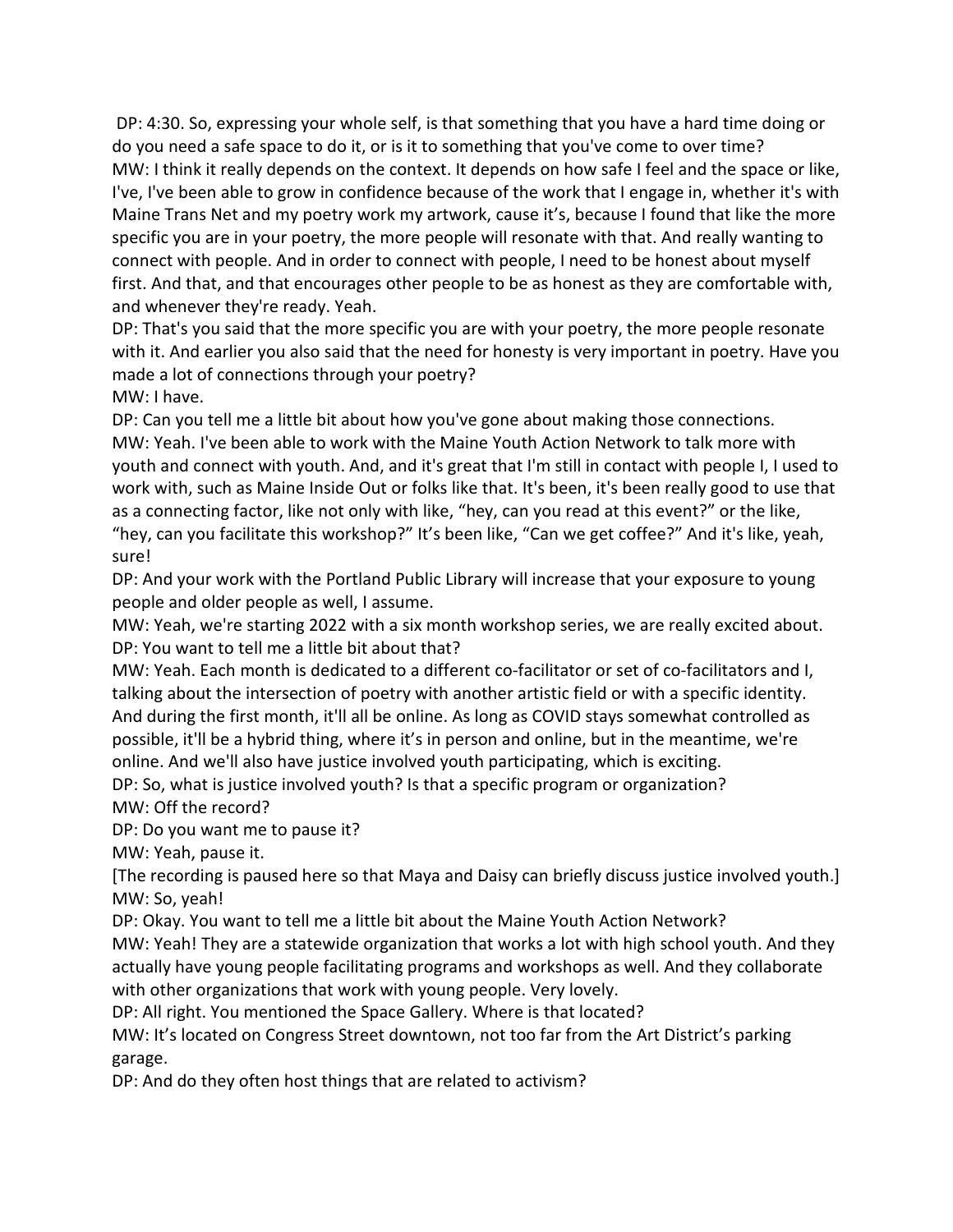MW: Yeah, they host things that are, that are are an intersection between art and activism or like visual art pieces or they do films, theories and concerts. They did that and that recently about theory section, the poetry and community activism featured us that Signature Mimi, Sam Spadafore, and Samaa Abdurraqib that was, that was great.

DP: Going back to the Maine Electronic Music Center. What is something that you did there? Did you participate in anything there?

MW: I was got to be as involved as I could in community. There was certainly a lot more people that more involved than I was. Then. Yeah. They just need to be acknowledged for their work. DP: Yeah. And are you still working with Speak About It?

MW: From time to time.

DP: Can you tell me a little bit more about what they actually do? Do they go to high schools? Do they?

MW: Yup, they go to high schools and colleges. So in the summertime ,they do an extensive tour where they perform at colleges, an entire written, full-length play about consent, using different examples of it, and specific terminology around consent and sexual assault. And they also do workshops online and in person when it's not during summer college orientation stuff. So they were around year round. But I know they tend to be around during Sexual Assault Awareness Month and and college orientation time.

DP: And how did you get involved with them, or, you told me you applied. You tried out for it. MW: Yes.

DP: And how did you get involved with Maine Inside Out?

MW: Through grad school site for the University of New England's Applied Arts and Social Justice Program in relation to the Masters in Social Work study. And it's a requirement to choose an art-based non-profit as your field placement. And I and that's what I really loved about that, attracted me to it. So then I chose Maine Inside Out because of the integration of theater and activism and community work.

DP: Were you involved in incarceration activism at all before Maine Inside Out? MW: That's a good question. Not not really. So, so it's amazing how much Maine has opened me more to that. It's incredible. Thank you for that. That's a good question. What time is that I asked because I have something at five and I need to use the restroom.

DP: Do you do you want to pause this so you can go to the bathroom before you read the poem or do you anything you want to add? Because I don't have anything else if you. If you have anything else that you want to add that I didn't ask…

MW: Oh, there's the poem that wanted me to read! (general laughter) That's right. That's a thing. Let me read that. I'm going to read this poem about, about trans friendship. And I actually, I did this training at MECA [Maine College of Art and Design] recently. And because they had included in my bio about my poetry work along with the educational stuff I was going to be doing for Trans Day of Remembrance, that was the first train I did where I read a poem at the end of it. And this is the poem I read.

And this is after the poet Shay Alexi. So that basically means that I was inspired by Georgia based poet Shay Alexi.